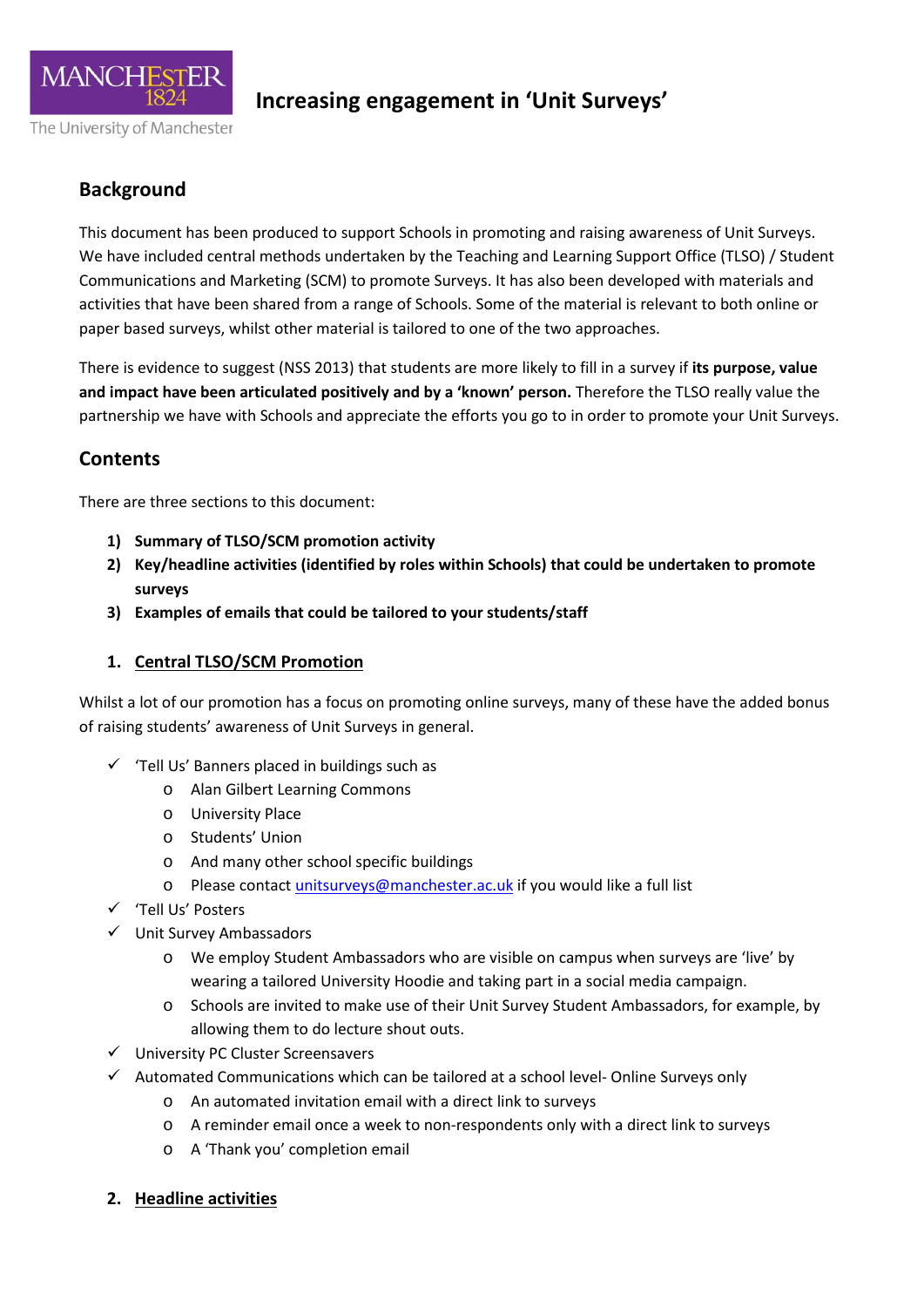

Although TLSO/SCM promote surveys centrally we recognise that Faculty and School staff, both **academic and PSS, are key for promoting surveys** as they are a 'known' people to students.

Examples of good practice include:

- A. Promotion within lectures: state specifically what has changed about a module and asking for feedback about certain elements of the course can help students to see the impact their comments have on teaching modules. It can also help them to see the relevance to their own learning.
	- a. We've attached a 'I said…., the University did…' slide that can be adapted for your own examples.
- B. Prepare students in advance that they will be asked to fill out their online survey during class time (if feasible) and share this clip [\(http://www.studentnet.manchester.ac.uk/enhancing-my](http://www.studentnet.manchester.ac.uk/enhancing-my-experience/tellus/)[experience/tellus/\)](http://www.studentnet.manchester.ac.uk/enhancing-my-experience/tellus/) with students to help them download the app correctly.
- C. Promotion of Surveys in School Newsletters prior to their release- see below for an example from Manchester Business School-or using personalised posters (from the template provided)



D. Mini rewards for students who demonstrate they've completed their surveys (a number of Schools have a box of chocolates at their Student Support/Teaching and Learning Office main desk for students take one once they've shown someone their 'Thank you for completing your surveys' email.

**Who can get involved?**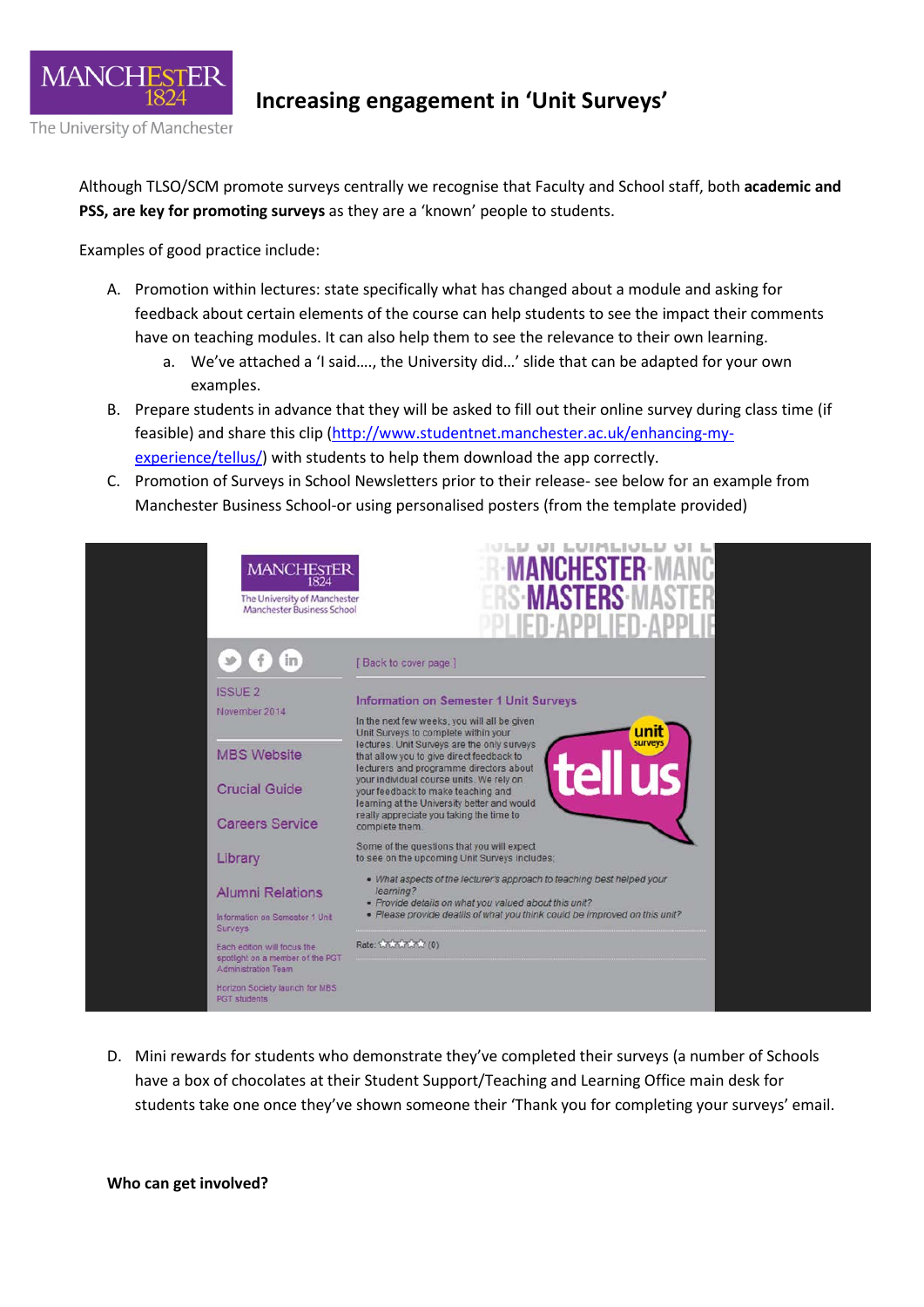

- **Anyone**
	- o In conversations with students, stress the importance and value placed on feedback
	- o Using any digital promotion in presentations (availabl[e here\)](http://documents.manchester.ac.uk/protected/display.aspx?DocID=18542) / emails (signature attached)
	- o Displaying posters in 'high student traffic' areas. These are being distributed to you but additional copies can be requested by emailing [studentnews@manchester.ac.uk](mailto:studentnews@manchester.ac.uk)
- **Programme Director / Director of Study / School level**
	- o Face to face explanation of the surveys' importance to the School / Discipline and value placed on student comments to enhancing teaching quality
	- o Email reminder to teaching colleagues that surveys are live and encouragement to communicate with students to promote completion
	- o (if online) In partnership with PSS colleagues, regularly monitor response rates and identify where, if needed, additional targeted interventions to required
	- o (if online) Encourage/incentivise higher response rate by posting 'Top 5 Units'
	- o Arranging briefings/articles in relevant newsletters/updates
- **Unit Lead / Course Convenor**
	- o Reminding students of the changes made to the unit following last year's survey and any areas on which their comments would be valued
	- o Promotion in lectures using 'Tell US' lecture slide (available [here\)](http://documents.manchester.ac.uk/protected/display.aspx?DocID=18542)
	- o (if online) Email to remind students surveys are live
	- o (if online) Monitor response rate and encourage students to reach a target
	- o (if online) Arrange for a dedicated timetable slot (potentially in a computer cluster) and provide incentives for students to attend/complete survey
- **PSS staff**
	- o Promote on any School controlled digital signage/screensavers (available [here](http://documents.manchester.ac.uk/protected/display.aspx?DocID=18542) an[d here\)](http://documents.manchester.ac.uk/protected/display.aspx?DocID=18543)
	- o Use any social media channels to encourage students to think about feedback in advance or completing the survey and (if online) provide links/information about mobile app / Blackboard
	- o Include promotion in staff team briefs/newsletters
	- o Include article in student newsletters (particularly to include any impact of previous years)
	- o Reminder emails from a 'known' email address that surveys are live and to think about their response and (if online) provide relevant links for completion
	- o Incentivise completion with sweets (e.g. one discipline has a box of chocolates/sweets for distribution when students show proof of their completed online survey – screen shot/mobile app screen or print out)
	- o (if online) In partnership with academic colleagues, regularly monitor response rates and identify where, if needed, additional targeted interventions to required
- **Student Reps**
	- o Promotion through their regular communication channels (social media and email) as well as lecture promotion
- **3. Sample Emails**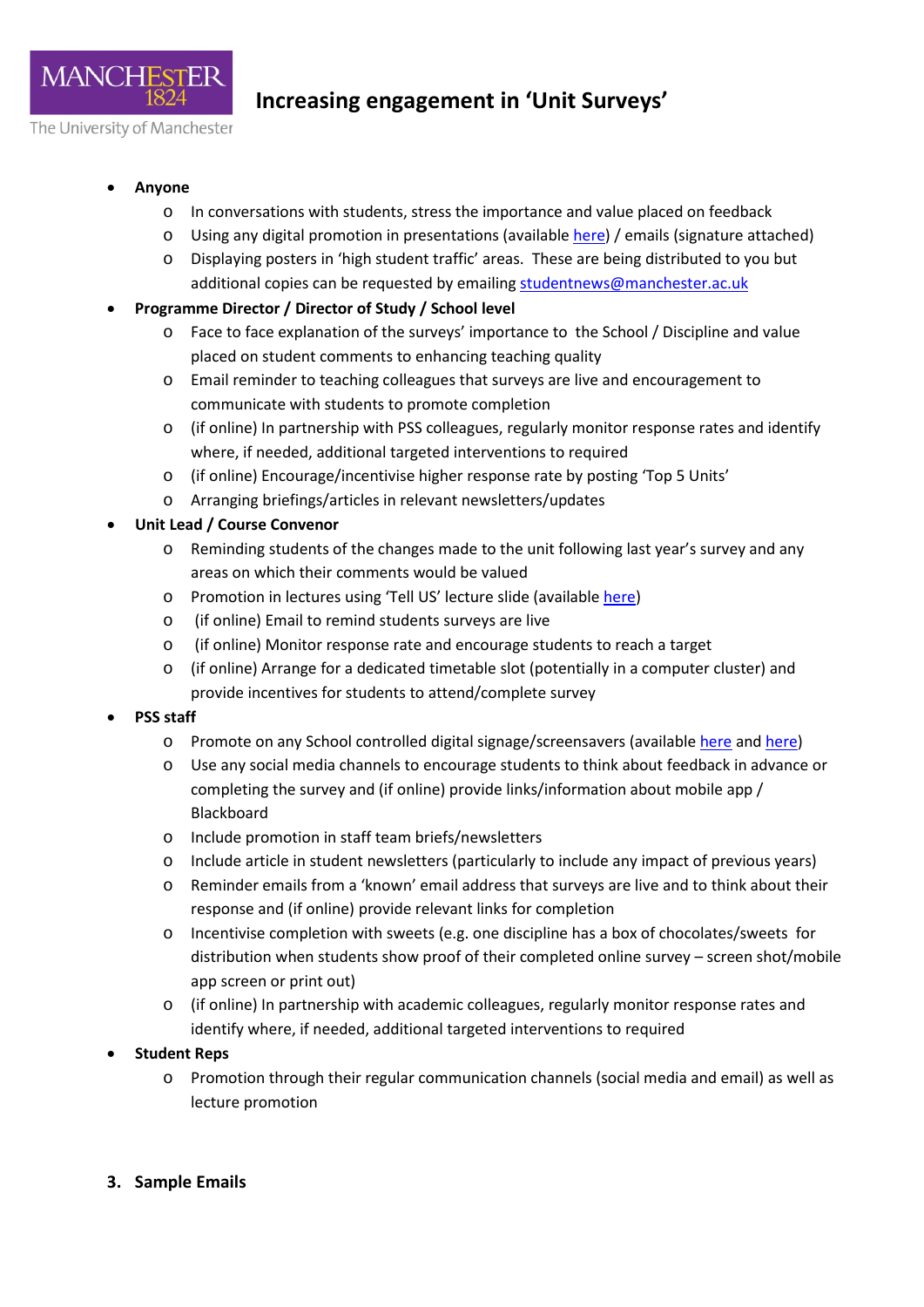

The following emails have been developed based on emails shared from a wide range of Schools and highlights the desire to communicate with all stakeholders about the process.

| <b>Email No.</b> | From                                                      | To              | Frequency /<br><b>Time period</b>                                                              |
|------------------|-----------------------------------------------------------|-----------------|------------------------------------------------------------------------------------------------|
| 1                | Programme<br>Director                                     | <b>Students</b> | Once / start of surveys                                                                        |
| $\overline{2}$   | Unit Lead (if online)                                     | Students        | 3 times / following first lecture after<br>surveys were promoted, then mid/end<br>of each week |
| 3                | Programme<br>Director / PSS<br>Survey lead (if<br>online) | Unit Leads      | 3 times / start of surveys, then<br>reporting response rates                                   |
| 4                | PSS staff (if online)                                     | <b>Students</b> |                                                                                                |
| 5                | PSS staff                                                 | Teaching staff  | Once / start of survey                                                                         |

#### Email 1

#### Dear *<<Student years 1-3>>*

First of all, I know you're all extremely busy and have a million and one things to think about before the end of term. I know it feels like you are being asked constantly to fill in forms, but I'm afraid that is the way of the world these days. I'm sure you are aware this is something that is becoming so important in a professional context to collect feedback from key stakeholders. In an academic context the School really want to know what you think of what we do. We've already encouraged you to complete a much broader (macro level) survey, Student Barometer, and thank you for taking the time to do that. We will now be pleading with you to complete the questionnaire for each course unit before the end of the term, which gives us very valuable course specific (micro level) information.

Your opinion helps us to identify what we are doing well, as well as areas for improvement. The School and University place great value on the feedback provided to us via Unit Surveys as it helps us identify areas in which the units are going really well and ways in which we can improve our teaching and course materials. *<<insert if there are key areas that the School is interested in e.g. eLearning, placements in modules, etc. to personalise why the Unit Surveys are so important>>*

*<<insert method by which surveys take place paper/online and giving instruction how best to complete survey – see Email 4 for online instructions if needed>>*

warmest wishes

Email 2

Dear All,

After the lecture today, this is just a reminder to please fill out the module unit survey when you have a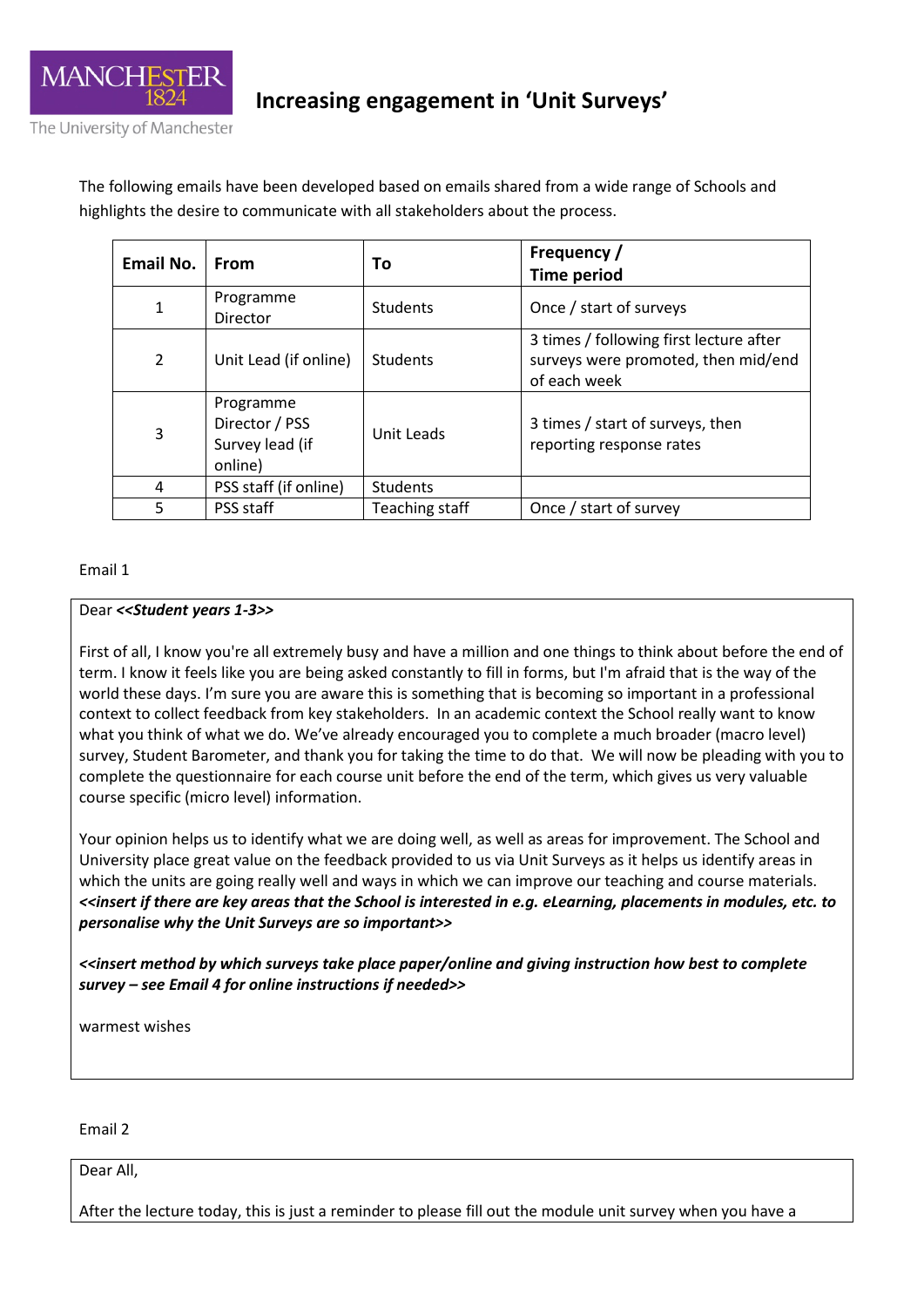

The University of Manchester

**Increasing engagement in 'Unit Surveys'**

moment. These are important for us as they not only tell us what you guys did not like but also what you did like about the module. This semester we used the feedback from last year to continue to improve the module (by <<*insert any changes made as a result of last year's feedback>>)*. It is also important that you tell us what you liked, because otherwise when we try to improve the module by adding one thing we may accidentally remove something you all liked as well - but we do not know you liked it unless you tell us. For example *<<insert aspects you believe students found helpful/enjoyable in the course>>*

You can fill out the evaluation by logging into Blackboard and then clicking on Unit Evaluation in the left hand column. The evaluation function closes on *<<insert closing date of survey>>*.

Thank you to those that have already filled out the survey.

Kind regards,

*additional line or email to include after surveys have already been open a few days…*  A quick reminder about the module surveys that have been open a few days now. Thank you so much to those who have already completed this – the module now has a response rate of  $\prec$ insert response rate >>, which is great but I'd love to have more of you comment about the module. It would be great if we could reach a total of *<<insert desired response rate>>*.

Email 3

Dear colleagues,

Unit Surveys have now been deployed to all our UG/PGT students and they will have received an email inviting them to complete an online survey for each module.

The surveys are a valuable tool to understand our students' experiences of their modules and teaching. Comments from staff across the University seems to indicate the quality and depth of feedback is better from online surveys but we need to work hard to encourage students to complete the surveys so to increase our response rates. As a School we are hoping to achieve *<<insert desired response rate>>* during the period in which surveys are open *<<insert survey period>>*.

Students can fill out their surveys via a mobile app (in addition to the original option via Blackboard) and information for you (to monitor response rates) and providing information to students about how to complete online can be found [here.](http://www.tlso.manchester.ac.uk/quality-framework/questionnaires/supportingdocumentsforschoolsforonlineprocess/)

#### *after response rates are known*

I'm really pleased to let you know that we already have a response rate of *<<xxx%>>* with our highest response rates coming from:

#### *<<insert units with high response rates>>*

It would be great if we could achieve our target.

Thank you for continuing to promote the surveys in class and by email.

Regards,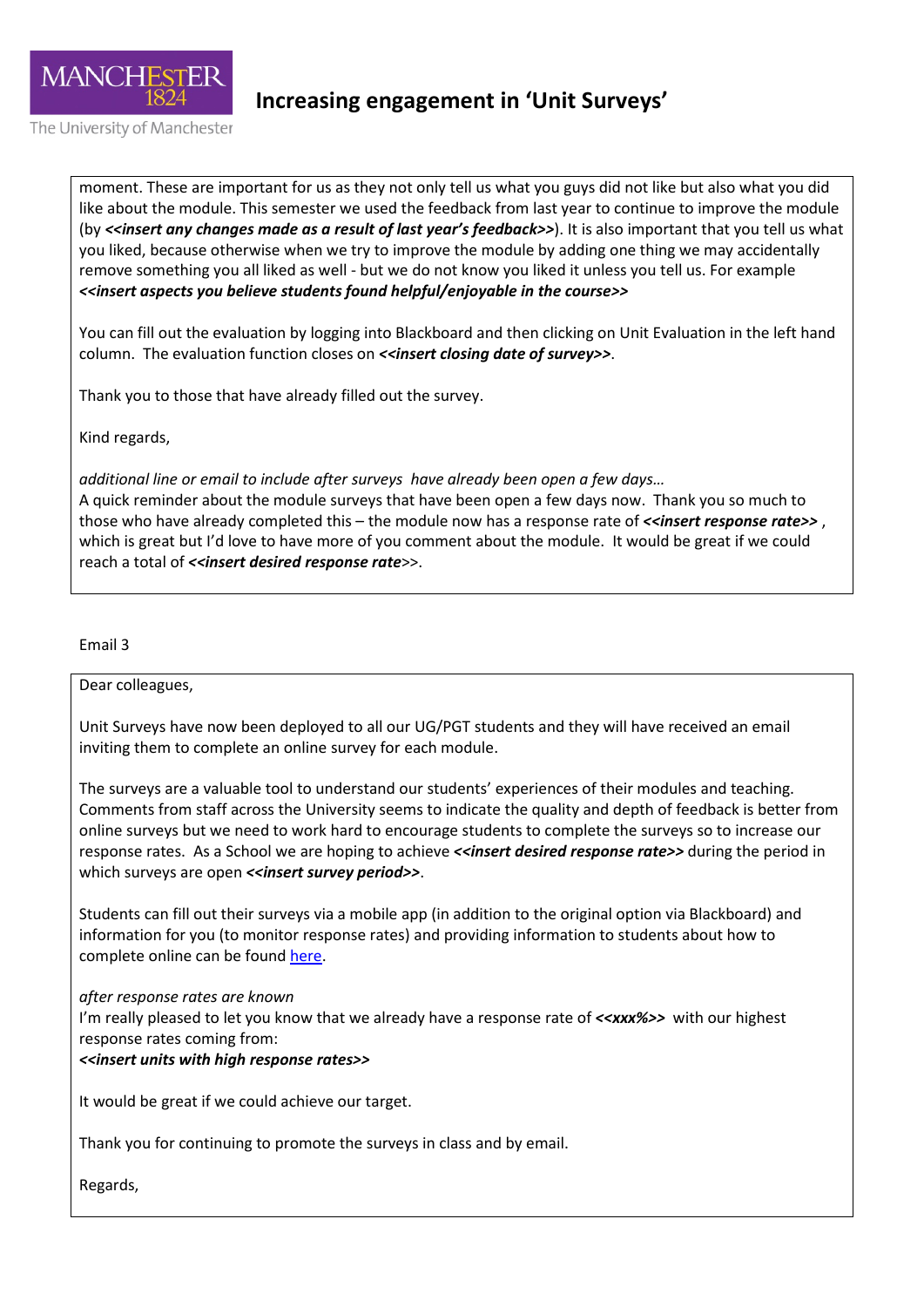

Email 4

#### Dear Student,

The online Unit Surveys are now available for you to provide feedback and evaluate the units you are taking during **<<insert Semester 1 or Semester 2>>**. The results of these will be collated and reviewed by senior academics within the School and Faculty, and appropriate actions will then be taken as a result of your feedback.

**The online questionnaires can be accessed via Blackboard on the Student Portal and will close on** *<<insert closing date>>***. Information on how to access them can be found here:**

• [UoM How To: Access online Unit Surveys through Blackboard \(students\)](http://documents.manchester.ac.uk/display.aspx?DocID=15645)

**You can also download an app in order to complete the questionnaires via your mobile, if more convenient. Please see information here:**

• [UoM How To: Use EvaluationKIT mobile app to access Unit Surveys for students](http://documents.manchester.ac.uk/display.aspx?DocID=15638)

#### *Your opinion counts! Complete your Unit Surveys and have your say!*

Please be assured that all responses are confidential and anonymous, so we would encourage you to spend just five minutes of your time and fill out the online questionnaire. I understand that, with exams around the corner, you will be busy revising and studying, but I urge you to complete these questionnaires as they are really important in helping us improve things for future students. Thank you very much for your co-operation.

Best wishes,

Email 5

Dear all,

The teaching questionnaires are now available for students to complete in order to give feedback on *<<insert Semester 1 or Semester 2>>* course units. They will be available until *<<insert closing date of surveys>>*. Students will be able to access these via Blackboard, or they can download an app to complete the questionnaires via their mobile.

As part of the campaign, temporary 'pop-up' computer clusters will be set up in various University buildings including Alan Gilbert Learning Commons and University Place. These will be staffed by student ambassadors who will engage with fellow students and encourage them to take their online Unit Surveys there and then. Targeted email reminders will be sent to those students who have not completed their surveys.

I have attached the email sent to the UG and PG students, for your info.

Can I ask you to do all you can to promote the surveys (promotional material can be found [here](http://www.staffnet.manchester.ac.uk/supporting-students/student-experience/unit-surveys/) and if you are sending anything out to your students before the end of teaching, please do include a reminder about the surveys – please emphasise that all responses are anonymous